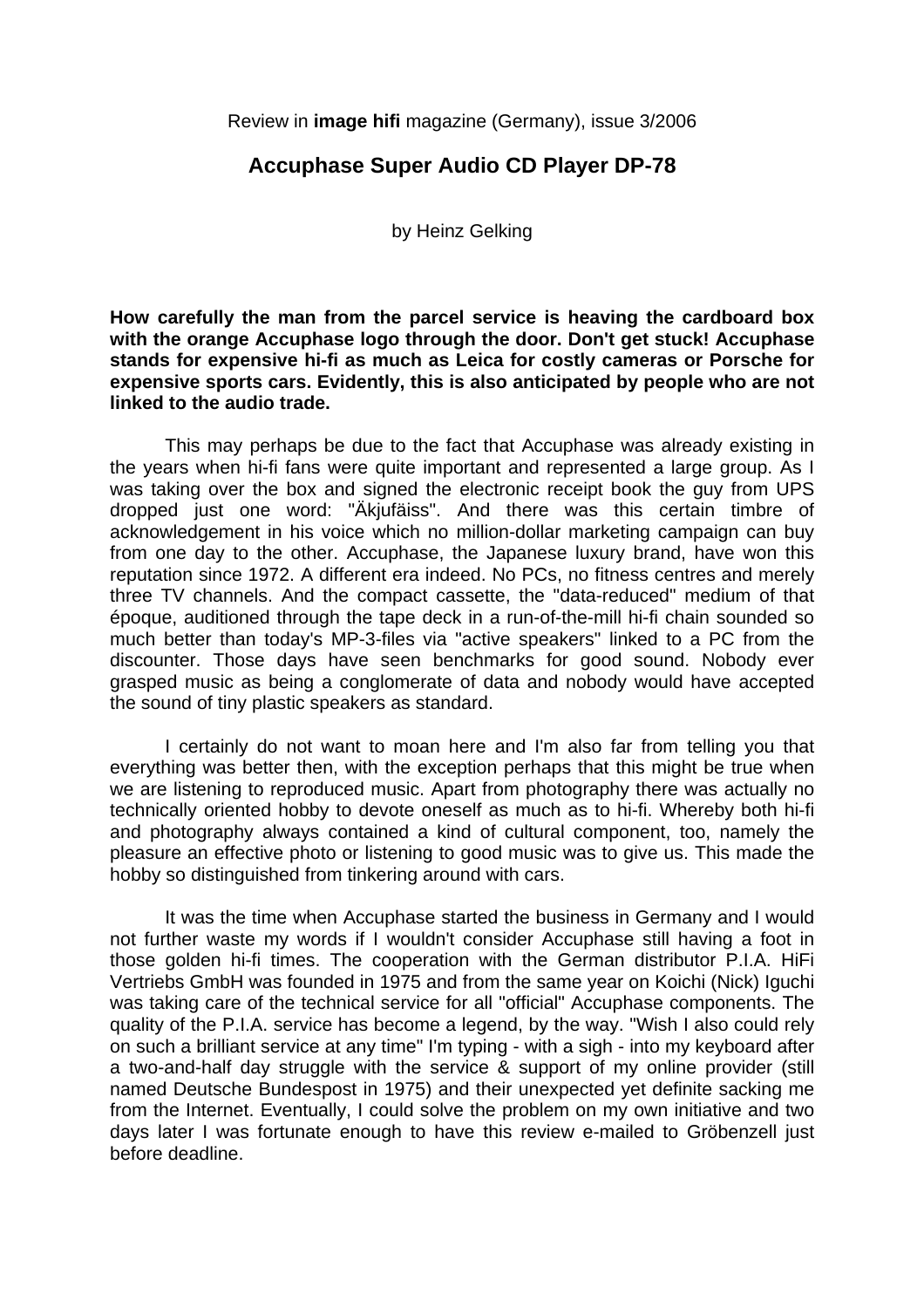Accuphase and tradition: the front panels have the colour of champagne and the displays demonstrate a playful joy of putting luminous figures on stage. The typical ambience of colours - orange letters, smoked glass, champagne-coloured aluminium and the deep dark brown housing - is conveying harmony and furthermore is, in my humble opinion, not at all philistine. Something similar you can get only from McIntosh. When trends are chased after by cool design-trailblazers, yet sooner or later are to become outdated, the front panel from Yokohama will still be around to demonstrate and tell you as before: look, I am Accuphase! At the same time these Japanese have a bloody good nose for something developing against the tide. In the age of DAB and other radio transmission formats, who would have thought of someone other than Magnum Dynalab to launch a really big and really expensive FM-tuner to the market? - There you are: Accuphase have recently come up with the T-1000 just like that, albeit a conservatively conceived and perhaps risky component in view of the current discussions about shutting off FM for good. Nevertheless, it does continue the proud ancestor's gallery of great Accuphase tuners. And the T-1000 is a thousand times more interesting for me than a new six-channel power amp, like for instance the PX-650, which is leading me to Accuphase and progress: it is, so to speak, their tradition to be always ahead of the crowd when it comes to technological developments. Besides amplifier design there are in particular the digital sources where Accuphase succeeded in the past years. The Accuphase DP-77, which is finally taking us closer to the actual issue of this review, was likewise a digital source entirely up to date. It had a proud 192/24 signet on its front panel, yet it is now replaced by the DP-78 nevertheless.

 DP-77 and DP-78 can barely be distinguished when viewed from outside (that's the tradition) yet substantially from inside (where the progress is hidden). The new big integrated is said to be based on the know-how Accuphase acquired when they were developing and building the ultimate drive/converter combination DP-100 and DC-101 (image hifi 2/2001). The drive supplied by Sony is now located and well shielded beneath a metal plate which is not only to subdue the drive noise but also to fight excitations coming from the outside world. The essentials for the sonic progress however are said to take place at the level of digital signal processing. As opposed to the DP-77, which featured four D/A converter systems per channel, the DP-78 comes equipped with even six Delta-Sigma-Converter type AD1955 from Analog Devices, per channel that is! For further signal processing the output signals of the AD1955 array (normal and inverted phase) are combined in a way that conversion errors can be substantially reduced (Accuphase are claiming factor 2.4/V6) before the signals are sent through the current- and voltage-adder stages and alternatively made available at either balanced (XLR) or unbalanced (RCA) output jacks at the rear panel of the player. By the way, this measure did in no way alter the technical specifications: quite like its predecessor, the DP-78 also works with a sampling rate of up to 192 kHz/24 Bit (PCM, two-channel) respectively 28.224 MHz/1 Bit (DSD, two-channel). After all, Koichi Iguchi of P.I.A. assured me that the signal-to-noise ratio as well as the dynamic range could be further improved.

 It would actually be a great pity to make this elaborate and expensive converter section not accessible for other digital sources also, wouldn't it? Well, Accuphase did make it possible by having provided two digital inputs (optical and coaxial) which can receive foreign signals from vintage CD players, DAT recorders, MD players or digital radio appliances, as long as the mentioned devices are equipped with a digital output.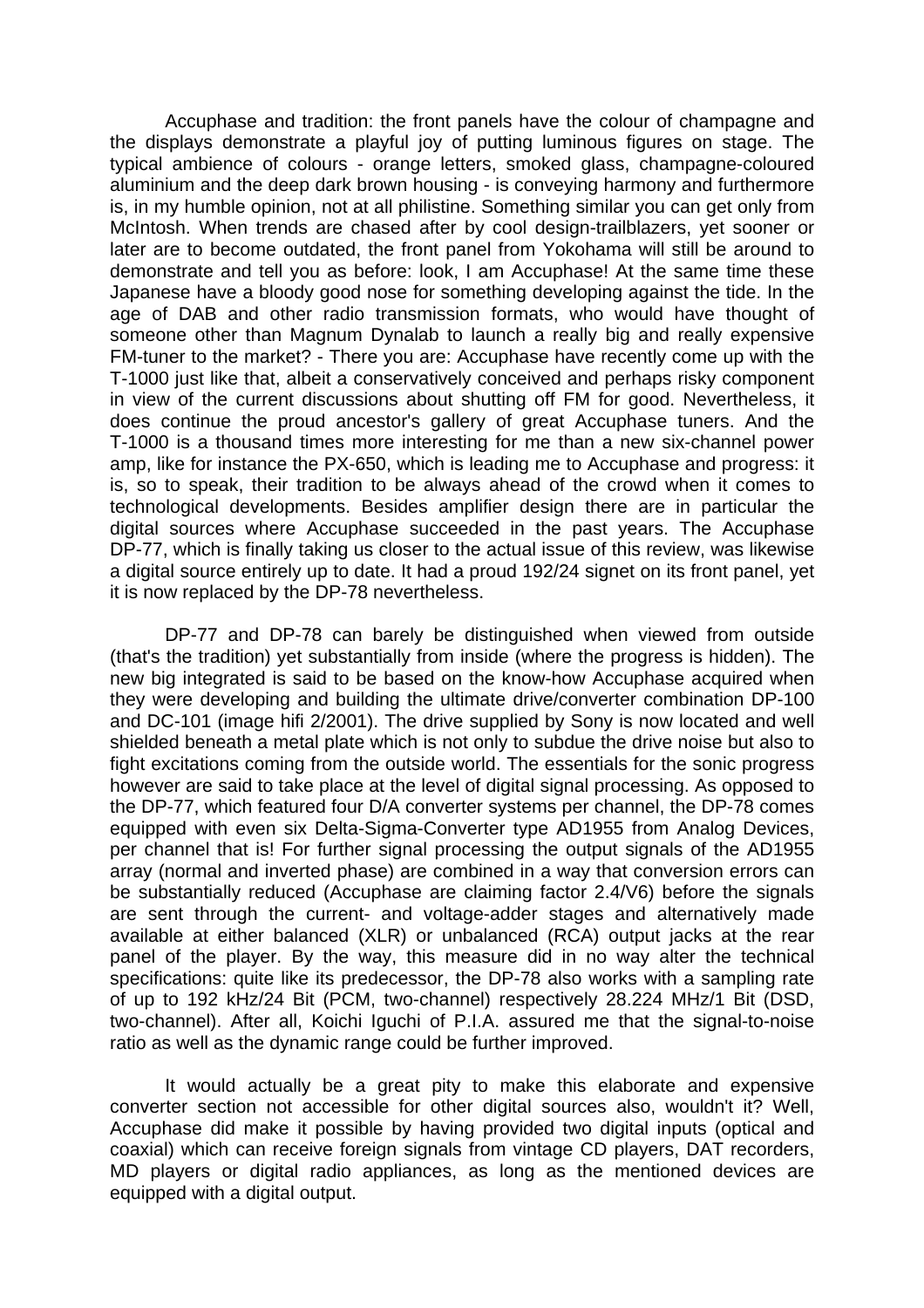On the other hand, who is going to put a CD into an old player if the DP-78 is standing next to it? No-one who can flawlessly count up to three, or unless it's going to be meant an experiment. In the end we get to the same arguments like during the test of the Audionet CAT (image hifi 5/2005): it would be a tremendous waste if this brilliant converter section could not be used for other applications! Therefore, the digital inputs of the DP-78 yield a true added value for Accuphase customers, in particular when compared to many competitive components which do not have this feature.

We need not talk about the entirely independent power supply each for digital and analogue signal processing as well as the spatial separation of the two sections. That goes without saying. With respect to digital sources - the combination of DP-100 and DC-101 has been an absolute benchmark for some years - Accuphase were to loose their excellent standing. The wonderful sound machine in my rack however is certainly not to threaten this reputation. Everything here is a splendid achievement up to the solid and exquisitely crafted housing. The lid, covered with a Nextel-like material, wins the knuckle test with my applause as it tops the Krell SACD Standard which itself is built like a fortress. The DP-78 stands on four large, damped feet made from metal and carbon. In between I also tried some alternative supports, yet except for the Harmonix feet at prohibitive prices, I found nothing this SACD player sounded better with than in its own standard shoes.

 Let's get to the emotive issue "digital formats": the DP-78 would not accept CD-ROMs, DVDs, SACD-multi-channel and CD-RWs as it was made an SACD/CD player for pure two-channel operation. Which brings us to the rather unpopular question of self-assertion: what's coming out of this confusion, i.e. SACD versus DVD-Audio? I really have no idea. I don't even know if I'm doing anyone a favour if I bring this issue up for discussion every time I'm reviewing a digital component. So here are just two observations: firstly, I own several hundred CDs, perhaps thirty SACDs and maximum five Audio-DVDs. Now, what's interesting for me in the first place is the top-class rendition of CD and then the sonic virtues of SACD. Secondly, in the past two years the bigger classic labels (first and foremost Universal) have been sending me review copies on CD only, while before they provided me first with the CD and then - evidently knowing that our gentle and sonically demanding readers might be interested also - a few weeks later the respective SACD was sent. Today it's only with the small labels (like Audite) or the budget-sellers (like Brilliant Classics) to push this sound carrier, which without any doubt sounds superior to my ears. My very personal opinion about this? - Well, those global players, which are oh so heavily moaning these days, should have completely switched to SACD and eventually dropped CD, or sell them off dirt cheap as long as they would last. Better sound on SACD with a price tag similar to that of a regular high-priced (as opposed to "nice price") CD, I'm quite sure, would make the discussions about the present crisis of the music industry obsolete! Anyone out there listening to me? And what could be the conclusions drawn from these observations? As far as I'm concerned, a digital player must, above all, present itself as excellent CD player and then as exquisite SACD source.

 So, I'm setting up the DP-78 and while connecting it to the mains I think they could have marked the IEC socket for correct phase. I let it warm up overnight and in the morning a CD is loaded. The DP-78 however plays much too soft although the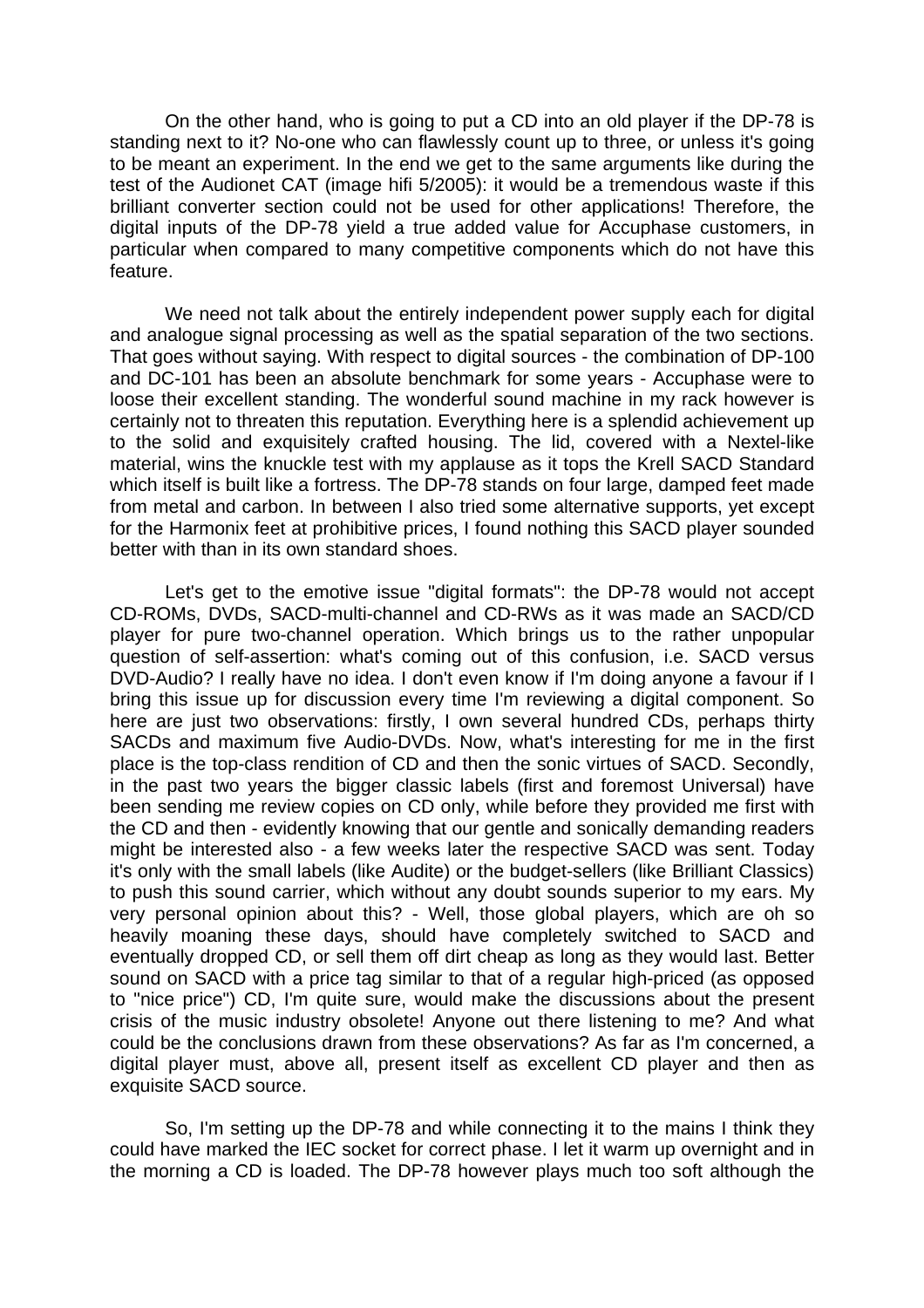volume knob on my preamp was turned up pretty far and still I could hardly get beyond the normal room volume level.

With the help of the non-German and not so clearly arranged owner's manual I could eventually get to the bugs: the DP-78 features an adjustable output level control (0 to -60 dB) which just then was set to -32. I turn it up to 0 and from this very moment on the sun is coming into my room. In the daily practise the DP-78 turns out to be very user-friendly. The drive noise is lower than the one coming from the Krell SACD Standard, the access time to tracks shorter and last but not least, the buttons on the front panel (albeit not on the remote control) are more ergonomic owing to their size, form and fine action point. You feel at home or like sitting in front of the dashboard in your favourite Mercedes. I'm only missing the meter for the oil temperature…. Everything seems a bit conventional yet totally reliable. This in mind one can fully concentrate on the route for the journey through one's CD collection.

 My route begins in Lisbon with *Madredeus* and the voice of Teresa Salgueiro. Certainly, this production by EMI from the year 1990 cannot be considered an audiophile CD. Too much keyboard sound (all of us audiophiles do love "natural" instruments, right?) and a microphone which was in no way complimenting the voice but rather added a tad of extra harshness to the already sharp tones of Teresa Salguairo's singing, the latter however being quite typical of the Mediterranean area. I trust to have perceived the difference between the natural sharpness of the voice and the artificial sharpness of the microphone and therefore can certify the high-resolution capabilities of the DP-78, at least for the time being and without having to blame it all on this mediocre production.

 The route continues to Paris and there to the Olympia. First, Patricia Kaas sings "Les lignes de nos mains" followed by "Dans ma chair". Here, the French Sony Corporation too did in no way succeed in coming out with an audiophile CD in 1998, but I know of hardly any other live recording conveying such an abundance of atmosphere, such a plausible, huge soundstage (in a pop concert!) and this fantastic punch in the basses. Absolutely thrilling. I do not know yet which findings about the specific characteristics of the DP-78 I can draw for myself. Nevertheless, against my original intention I auditioned this 2-CD set until the last track was over. That huge soundstage however is a completely different matter which I'll have to evaluate once again!

 Up the north to Amsterdam. Chailly is conducting Messiaen's *Turangalîla Symphony*. This is the first SACD to feed the DP-78 with. The Concertgebouw Orkest is producing sound colours which were in fact hidden when I listened to the CD-layer through Audionet's ART V2. No question, the fantastic recording sounds still very good with this player, but when the DP-78 is reading the SACD track the last bit of graininess has gone. I quickly fetch and play the SACD with marimba virtuoso Katarzyna Myæka, which I introduced in the previous issue. What I hear is the art of dynamic distinction in its utter pureness! Garlands of single tones are exploding and vanish between a hard beat and its breezing away. The Krell SACD Standard also could do that or was perhaps even on par. Yet with the DP-78 the rendition of the background is more silent and that's why it sounds less spectacular than the Krell. I trust it's exactly this measure of silence which even after some extended considerations implies a rather silly comparison, which however seems to be in place here: the sound of the DP-78 conveys something that among digital source components only a selected few from the top league are capable of doing, like the